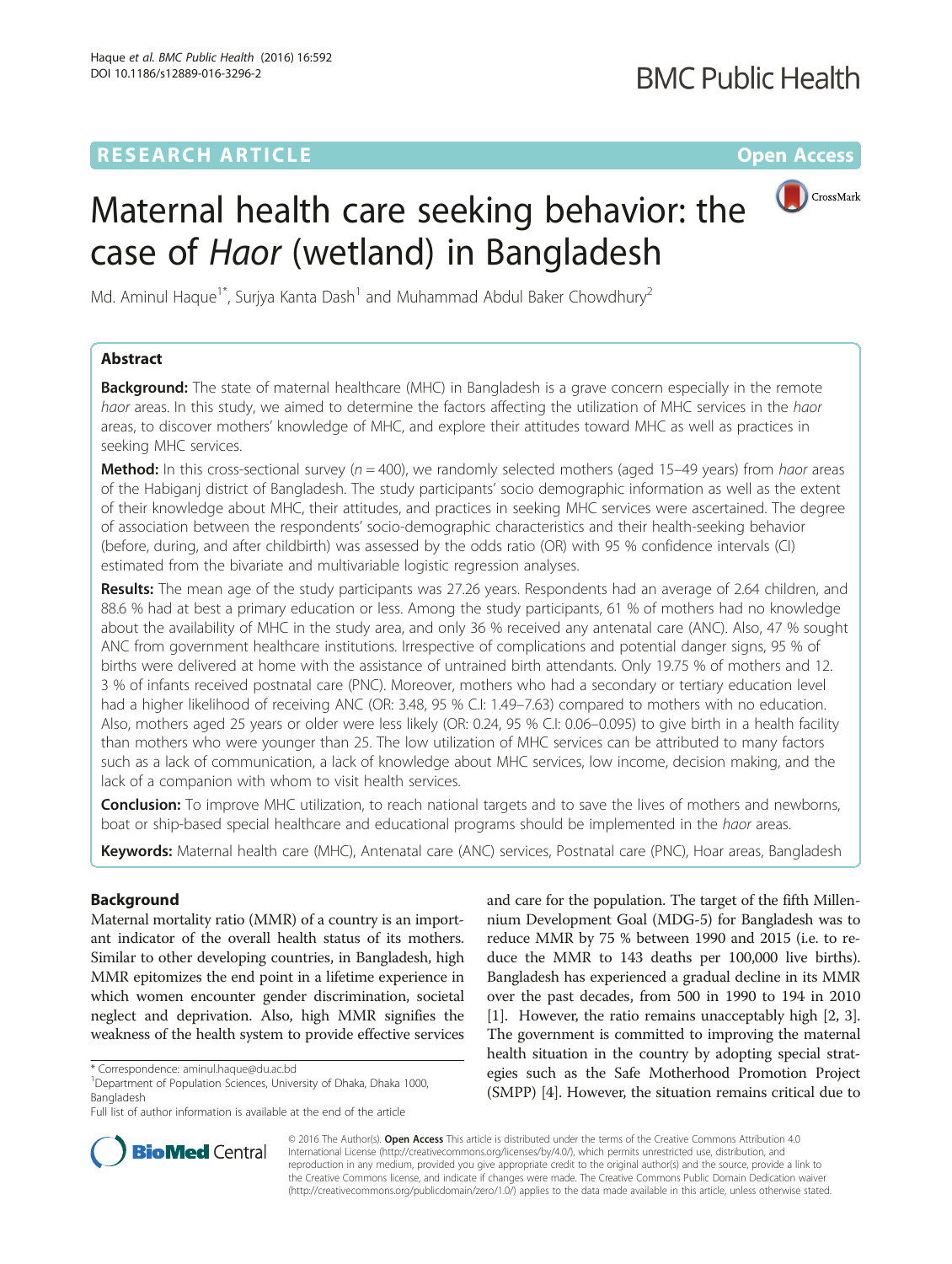inadequate access to healthcare and poor utilization of modern health services. Despite the government's serious commitment to deliver health facilities to people's doorsteps through innovative approaches, such as the Essential Service Package (ESP), the utilization of health services is still far below any acceptable standard. Bangladesh did not meet the MDG-5 by the target year, 2015.

Wide disparities exist in the utilization of MHC services between different geographic regions in Bangladesh. According to the 2010 Bangladesh Maternal Mortality Survey Report, the MMR in urban and rural areas was 178 and 198, respectively, with a national average of 194 [[5](#page-8-0)]. These numbers are quite indicative because Bangladesh is essentially an agrarian country with two-thirds of its total population living in rural areas, however, this is one of the highest MMR indicators in the world [[6\]](#page-8-0). Furthermore, approximately 75 % of the babies born to these rural women also die within the first week of their lives [\[7\]](#page-8-0). Because modern health services are not equally accessible throughout the diverse geographic areas in the country (e.g. plain, hilly, forest, marshy, or coastal areas), the regional variation in the MMR is striking. For example, in 2010, the MMR in the marshland-dominated northeastern Sylhet Division, was nearly seven times higher (425) than that in the southwestern Khulna Division (64) [[5\]](#page-8-0). The Sylhet division consists of a large number of haors which are huge bowl-shaped tectonic depressions that receive surface runoff water during the monsoon. Typically, the low-lying plain land in a *haor* area remains submerged under water for more than six months a year, and during this period, these areas remains completely unreachable. A large area in the eastern part of Bangladesh has been classified as haor. Excessive precipitation, flood, and storms in these areas severely affects human life and movement.

#### Maternal mortality

Addressing maternal mortality, i.e. the death of a woman during pregnancy or within the first 42 days of post-partum period due to causes directly or indirectly associated with the pregnancy, has been a priority for the global health and development community since the Nairobi Safe Motherhood Conference in 1987 [\[8\]](#page-8-0). This conference was followed by numerous international forums at which safe motherhood has always been on the agenda. As a consequence, in 2000 the Millennium Summit of the United Nations set the improvement of maternal health as one of the eight Millennium Development Goals (MDGs) [[9](#page-8-0)]. Accordingly, the MMR, a significant indicator of the overall health status of women in a country, has now become an essential development indicator around the world.

Over the decades, Bangladesh has made some progress in improving maternal and child health. For example, MMR dropped from 570 per 100,000 live births in 1990–91 to

194 per 100,000 live births in 2010 [[5](#page-8-0), [10\]](#page-8-0). Similarly, ANC coverage (at least one visit) increased from 27.5 % in 1993– 94 to 58.7 % in 2012–13 [\[11](#page-8-0), [12\]](#page-8-0). But this progress was not enough to achieve the MDG-5 targets in 2015. The Bangladesh government was committed to achieving the Millennium Development Goal (MDG) for maternal mortality through reducing 'the MMR by three-quarters by the year 2015' from 1990 levels [[10, 13\]](#page-8-0) and is now preparing to address the Sustainable Development Goals 3.1 (SDGs). To lower the national MMR, there is an urgent need to develop effective and affordable programs that ensure proper utilization of MHC services for every woman in the country, especially in the rural areas. Attaining this ambitious goal requires the strengthening of preventive interventions at the community level, ensuring high-quality basic and comprehensive obstetric care, and promoting timely care-seeking from these facilities for maternal emergencies [[14](#page-8-0)].

Care seeking is in many ways the cornerstone of maternal mortality reduction efforts, yet research into how to best promote care seeking in different settings is lacking [\[15](#page-8-0), [16](#page-8-0)]. The concept of 'care seeking' has often been defined in narrow terms in maternal health, with 'care' denoting services provided by professionals with appropriate lifesaving skills, and 'seeking' denoting transfer of the woman from the home to a health facility [\[17](#page-8-0)]. In a recent national survey on maternal health in Bangladesh, the majority of women reported complications during pregnancy and childbirth, but few reported that they sought care from medically trained providers in health facilities, even when they perceived the complication to be life threatening. Most women reported that they accessed MHC in the home or sites other than designated health centers and facilities [\[18\]](#page-8-0). Despite the best efforts of the government to deliver healthcare services to people, the situation of pregnancy and childbirth related morbidity and mortality is worse in Bangladesh because of low utilization of maternal health services in remote areas [\[19](#page-8-0)].

#### MHC delivery system in Bangladesh

The largest part of the country's health infrastructure and health service system is established under the government's management and supervision. The Ministry of Health and Family Welfare (MOHFW) is responsible for comprehensive health policy formulation, planning and decision making in Bangladesh. There are two implementation wings under MOHFW: (i) Directorate General of Health Services (DGHS) and (ii) Directorate General of Family Planning (DGFP). The DGHS and DGFP are responsible for implementing all health programs and family planning programs, respectively. Despite having a large population living in a small area, Bangladesh's public health system is quite well organized. The health service delivery system in the public sector is divided into primary, secondary and tertiary levels.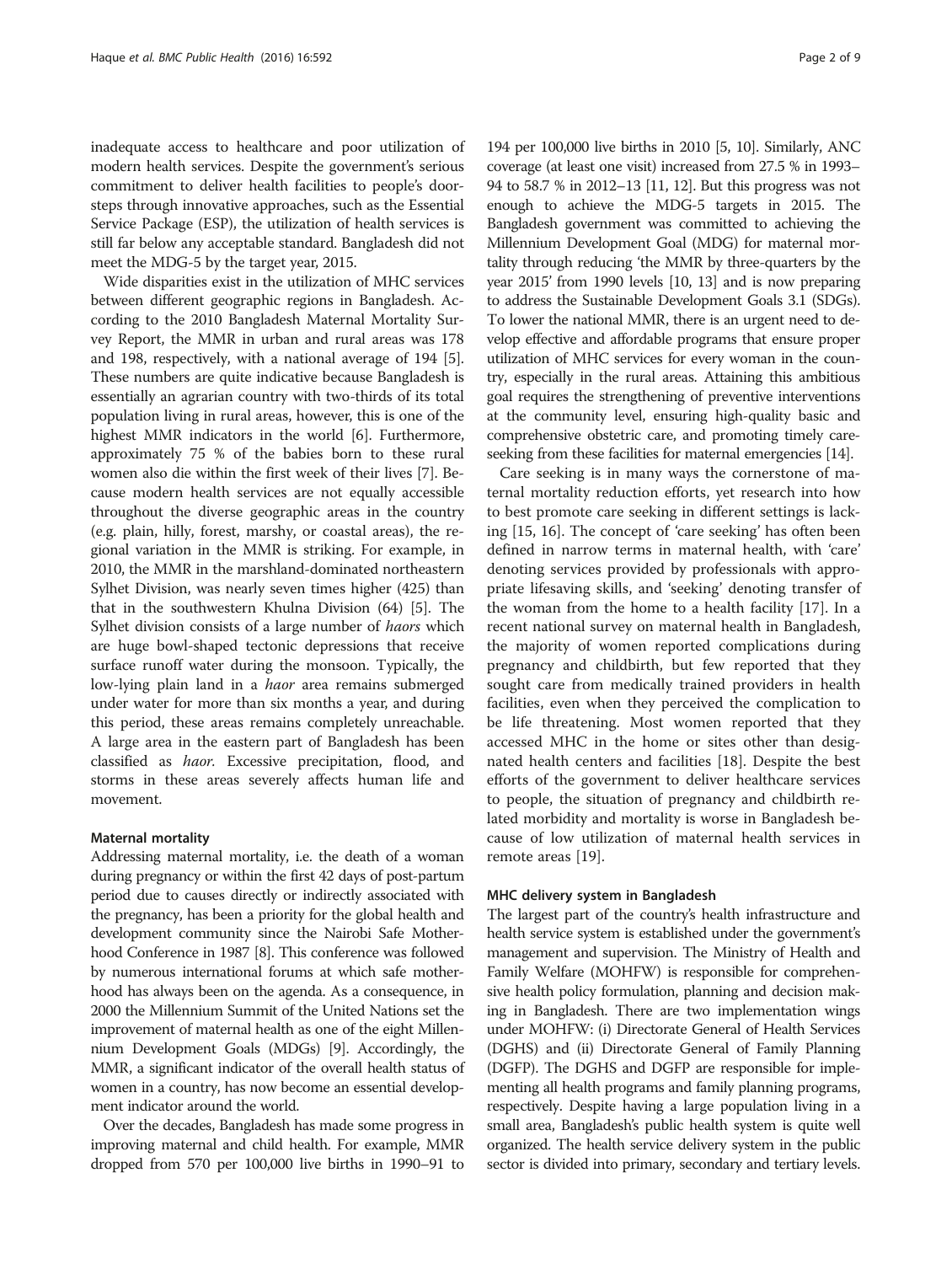The first contact rural populations have with public health services is in their homes. As the administrative hierarchy rises, the level and sophistication of health services also increase.

A number of studies have been conducted into the difference between MHC utilization in urban and rural areas, but no study has focused exclusively on MHC in the haor areas [[17, 20](#page-8-0)–[23](#page-8-0)]. Because of the adverse natural and geographical characteristics of the haor region, the community has to adopt differentiated healthcare seeking approaches. This study can provide the government and/or nongovernment service providers with detailed information about formulating effective strategies to attain the SDG by reducing MMR. In this context, the study aimed to determine mothers' knowledge about MHC services, the pattern of MHC seeking behavior, and factors affecting the utilization of MHC services in the haor area.

## Methods

## Study sample

We conducted a cross-sectional study among 400 women age  $15-49$  years living in two Unions<sup>1</sup> of the north-eastern Hobigonj District of Sylhet division of Bangladesh who had had at least one live birth in the 5 years preceding the study. The study area and the study participants were selected through a multi-stage random sample procedure. In the first stage, Habiganj district was selected randomly from the six districts of Sylhet Division where haors are located. In the second stage, Ajmirignaj Upazila (a third level government administrative unit) was selected from the Habiganj district as this unit only contains haor area. In the third stage, two Unions (local level government administrative units) Ajmiriganj Sadar and Shibpasha were selected randomly from the five Unions of Ajmirignaj Upazila. The list of the total number of married couples having at least one child was prepared with the help of Family Welfare Assistants (FWAs) working in the Unions. The total number of married couples listed in Ajmiriganj Sadarunion and Shibpasha Union was 3240 and 3143, respectively. Then, from each union, 200 married women aged 15–49 years who had experienced at least one pregnancy in the preceding 5 years of the study were randomly selected. The sample size was calculated using the standard formula, assuming the total population size being greater than 10,000. The proportion of married women aged between 15 and 49 with respect to the total female population was 0.34 ( $p = 0.34$ ), so q = 0.66. We set a standard normal deviation at 1.96 corresponding to a 95 % confidence interval and a design effect of 1.0. Using the distribution of the population, the required representative sample size was 345. A total of 400 women (200 from each Union) were interviewed using a semi-structured questionnaire.

## Data collection

Four female research assistants and one supervisor were recruited and trained at the Department of Population Sciences, University of Dhaka, Bangladesh. These four research assistants were involved in the process of the development of the data collection tools, so that they could understand the rationale and theme of each concept and the purpose of the study. All research assistants received training on rapport building, ensuring privacy, confidentiality, and social and cultural sensitivity during data collection. One supervisor was recruited for each Union to lead the data collection process and to resolve any issues related to the data collection. The research assistants described the study purpose and procedures to the study participants, asked for oral consent and enrolled them into the study. The research assistants conducted face-to-face interviews for approximately 1 h with standardized pre tested questionnaires and obtained information on socioeconomic and demographic characteristics, their knowledge of MHC services availability, service delivery schedules, payments mode, ANC, delivery and PNC. The main field work for data collection started on January 01, 2009 and ended on February 15, 2009. The supervisor was present in the field full-time to monitor and ensure the quality of the data collection. All of the information was de-identified before the analyses.

## Data analysis

We checked variables for accuracy and calculated descriptive statistics for age groups, number of children, type of family, husbands' occupation, household monthly income and education level of participants and their husbands. A chi-square test was performed for ANC and PNC by demographic, socioeconomic, and different types of service providers. We employed binary logistic regression to assess the correlates ANC, place of delivery and assistance at delivery with mother's age at last birth, birth order, mother's education, husband's education, monthly family income, and husband's occupation. Odds ratios (OR) with 95 % confidence intervals (CI) were estimated. Model adequacy was checked using the Chi-square value of the Hosmer Lomshow test. We also examined the value of 2 Log Likelihood ratio test, AIC, and the area under the receiver operating characteristic (ROC) curve. Data was analyzed using the Statistical Package for the Social Sciences (Version SPSS-12.0 and SPSS-15.0), and considered twosided inference tests with an alpha <0.05 as statistically significant.

## Results

The distribution of the socio-demographic characteristics of the respondents is presented in Table [1.](#page-3-0) The mean age of the respondents was 27.62 years. Approximately 37.8 % had no formal education and 50.8 % of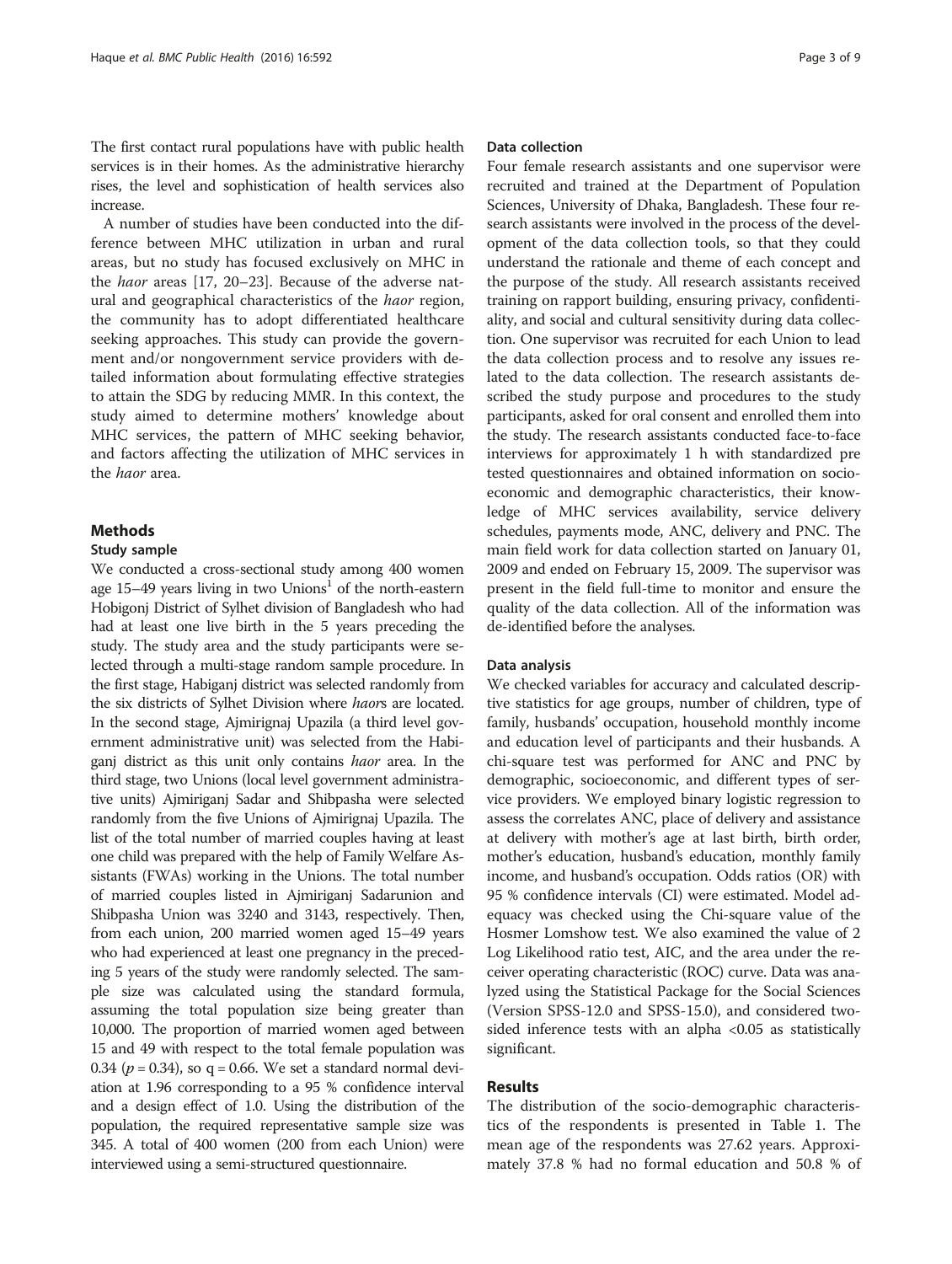| Categories                                         |                   | Frequency | Percent           |                             |
|----------------------------------------------------|-------------------|-----------|-------------------|-----------------------------|
| $15 - 19$                                          |                   | 33        | 8.3               |                             |
| $20 - 24$                                          |                   | 100       | 25.0              |                             |
| $25 - 29$                                          |                   |           | 33.3              | Mean age: 27.62             |
| $30 - 34$                                          |                   | 84        | 21.0              | Years;                      |
| $35 - 39$                                          |                   | 45        | 11.3              |                             |
| $40+$                                              |                   | 5         | 1.3               |                             |
| Total                                              |                   | 400       | 100.0             |                             |
| Number of children                                 |                   |           |                   |                             |
| 1                                                  |                   | 87        | 21.8              |                             |
| 2                                                  |                   | 101       | 25.3              | Mean number of              |
| 3                                                  |                   | 118       | 29.5              | children:2.64/<br>household |
| $\overline{4}$                                     |                   | 60        | 15.0              |                             |
| 5                                                  |                   | 31        | 7.8               |                             |
| $6+$                                               |                   | 3         | 0.8               |                             |
| Total                                              |                   | 400       | 100.0             |                             |
| Type of family                                     |                   |           |                   |                             |
| Nuclear family                                     |                   | 84        | 21.0              |                             |
| Extended family                                    |                   | 316       | 79.0              |                             |
| Total                                              |                   | 400       | 400               |                             |
| Number of family member                            |                   |           |                   |                             |
| Less than 5                                        |                   | 106       | 26.5              |                             |
| $6 - 8$                                            |                   | 265       | 66.3              | Mean: 6.42                  |
| $9+$                                               |                   | 29        | 7.3               |                             |
| Total                                              |                   | 400       | 100.0             |                             |
| Occupation of the<br>husband of the<br>respondents |                   |           |                   |                             |
| Agriculture                                        |                   | 118       | 29.5              |                             |
| Day Laborer                                        |                   | 137       | 34.3              |                             |
| Small business                                     |                   | 120       | 30.0              |                             |
| Service                                            |                   | 18        | 4.5               |                             |
| Other                                              |                   | 7         | 1.8               |                             |
| Total                                              |                   | 400       | 100               |                             |
| Monthly income (TK)                                |                   |           |                   |                             |
| 2000-4000                                          |                   | 256       | 64.0              |                             |
| 4000-6000                                          |                   | 93        | 23.3              | Mean: 4339.25               |
| 6000-8000                                          |                   | 36        | 9.0               |                             |
| 8000-10,000                                        |                   | 7         | 1.8               |                             |
| 10,000-12,000                                      |                   | 8         | 2.0               |                             |
| Total                                              |                   | 400       | 100.0             |                             |
| Level of                                           | Respondent        |           |                   | Husband of respondent       |
| education                                          | Frequency Percent |           | Frequency Percent |                             |
| No<br>education                                    | 151               | 37.8      | 135               | 33.8                        |

<span id="page-3-0"></span>

| Table 1 Distribution of the respondents by their socio- |  |
|---------------------------------------------------------|--|
| demographic characteristics                             |  |

Table 1 Distribution of the respondents by their sociodemographic characteristics (Continued)

| Primary<br>$(1-5)$                 | 203 | 50.8  | 219 | 54.8  |
|------------------------------------|-----|-------|-----|-------|
| Secondary<br>$(6 - 10)$            | 39  | 9.8   | 34  | 8.5   |
| Higher<br>Secondary<br>$(11 - 12)$ | 7   | 1.8   | 5   | 1.3   |
| Graduation                         |     |       | 7   | 1.8   |
| Total                              | 400 | 100.0 | 400 | 100.0 |

the respondents had between 1 and 5 years of schooling. Around 30 % of respondents' husbands were involved in agricultural activities and 34.3 % were day laborers. The mean household income of the respondents was BDT4339.25 per month (1US\$ 1 = BDT 79.5 in 2015) for a mean household size of 6.42 people.

It was observed that only 36 % of women who gave birth in the 5 years preceding the survey received at least one instance of ANC from any source. Also, among the women who received ANC, 47.9 % of them sought it from government healthcare institutions i.e. Upazila Health Complex or Union Family Welfare Centre (Table 2). It was observed from the study that only 13.8 % of women who experienced birth in the 5 years preceding the survey received PNC following their last birth. Findings show that only 12.3 % of infants received PNC (Table 2).

|  | <b>Table 2</b> Distribution of respondents by Antenatal Care Visits |  |  |
|--|---------------------------------------------------------------------|--|--|
|  | sources of ANC, providers and place of delivery                     |  |  |

| Characteristics                                     | Frequency | Percent |
|-----------------------------------------------------|-----------|---------|
| Antenatal care visits at the time of last pregnancy |           |         |
| Yes                                                 | 144       | 36.0    |
| No                                                  | 256       | 64.0    |
| Total                                               | 400       | 100     |
| Source of antenatal care                            |           |         |
| Government health care institutions                 | 69        | 47.9    |
| Pharmacy                                            | 28        | 19.4    |
| Quack                                               | 47        | 32.6    |
| Total                                               | 144       | 100.0   |
| Place of delivery                                   |           |         |
| Home                                                | 380       | 95.0    |
| Health facility                                     | 20        | 5.0     |
| Total                                               | 400       | 100.0   |
| Post-natal care for mothers ( $n = 400$ )           |           |         |
| Yes                                                 | 55        | 13.8    |
| Post-natal care for child ( $n = 400$ )             |           |         |
| Yes                                                 | 49        | 12.3    |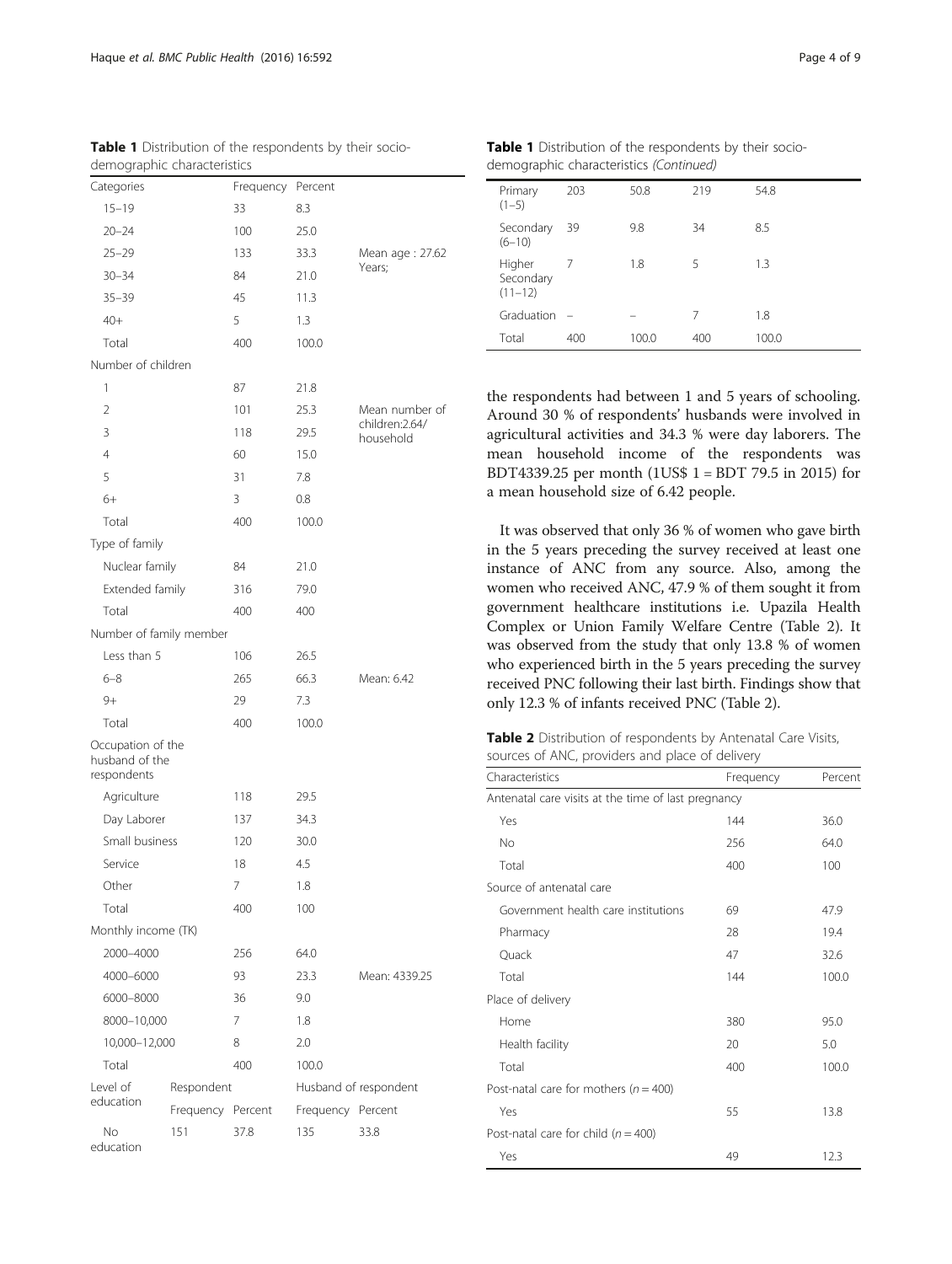The three main reasons for receiving ANC were headache (21 %), abdominal pain (32.7 %), and excessive vomiting (27. 2 %). The main reasons for not seeking ANC in a facility were high cost (24.8 %), lack of money (26.8 %), remote location (7.4 %) and bad transportation (20.0 %) (Table 3). The study findings showed 95 % of deliveries occurred in the home, and only 5 % (20) of deliveries occurred at health centers (Table 3).

The bivariate analysis shows that receiving ANC was significantly associated with the socio-economic and demographic variables like mother's age at birth, birth order, mother's education, husband's education and occupation, and household family income (Table 4). Moreover, mother's age at birth, birth order, and mother's education was significantly associated with type of ANC provider (Table [5](#page-5-0)).

The analysis also shows that, mother's age at birth, type of family, and birth order were significantly associated with determining place of delivery, as well as the type of assistance during delivery (Table [6\)](#page-6-0). Younger mothers, educated mothers, and mothers with husbands with higher a level of education received more PNC (Table [7\)](#page-6-0). The majority of the respondents (85 %) opined that a PNC check-up was not needed.

Table [8](#page-6-0) shows the results from the logistic regression analysis with 95 % confidence interval for the use of

Table 3 Distribution of respondents by problems for which they did and did not sought ANC

| Problems                     | Response |         | Percent  |
|------------------------------|----------|---------|----------|
|                              | N        | Percent | of cases |
| Reason for seeking ANC       |          |         |          |
| Regular check-up             | 10       | 3.7     | 6.8      |
| Headache                     | 57       | 21.0    | 38.8     |
| High blood pressure          | 11       | 4.0     | 7.5      |
| Tetanus                      | 9        | 3.3     | 6.1      |
| Abdominal pain               | 89       | 32.7    | 60.5     |
| Injury                       | 17       | 6.3     | 11.6     |
| Excess vomiting              | 74       | 27.2    | 50.3     |
| Other                        | 5        | 1.8     | 3.4      |
| Total                        | 272      | 100.0   | 185.0    |
| Reason for not seeking ANC   |          |         |          |
| Lack of need of ANC services | 66       | 10      | 26.1     |
| Expensive                    | 164      | 24.8    | 64.8     |
| Lack of money                | 177      | 26.8    | 70.0     |
| Too far/distance             | 48       | 7.3     | 19.0     |
| Problem with transportation  | 125      | 18.9    | 49.4     |
| Lack of companion            | 10       | 1.5     | 4.0      |
| No permission from family    | 70       | 10.6    | 27.7     |
| Total                        | 660      | 100.0   | 260.9    |

<sup>a</sup>Multiple responses

Table 4 Socio-demographic profile by antenatal care received

| Characteristics      | Antenatal care received |      |                |      | Total<br>(M) | p-values |
|----------------------|-------------------------|------|----------------|------|--------------|----------|
|                      | Yes                     |      | No             |      |              |          |
|                      | n                       | %    | n              | %    |              |          |
| Mothers age at birth |                         |      |                |      |              |          |
| Less than 25         | 66                      | 49.6 | 67             | 50.4 | 133          |          |
| $25 - 29$            | 45                      | 33.8 | 88             | 66.2 | 133          | 0.000    |
| $30 - 34$            | 27                      | 32.1 | 57             | 67.9 | 84           |          |
| More than 35         | 6                       | 12.0 | 44             | 88.0 | 50           |          |
| <b>Birth Order</b>   |                         |      |                |      |              |          |
| 1                    | 48                      | 55.2 | 39             | 44.8 | 87           |          |
| $\overline{2}$       | 36                      | 33.6 | 65             | 64.4 | 101          | 0.000    |
| 3                    | 41                      | 34.7 | 77             | 65.3 | 118          |          |
| $\overline{4}$       | 19                      | 20.2 | 75             | 79.8 | 94           |          |
| Type of family       |                         |      |                |      |              |          |
| Nuclear family       | 13                      | 35.1 | 24             | 64.9 | 37           |          |
| Extended family      | 131                     | 36.1 | 232            | 63.9 | 363          | 0.908    |
| Mother's education   |                         |      |                |      |              |          |
| No education         | 38                      | 25.2 | 113            | 74.8 | 151          |          |
| Primary              | 71                      | 35.4 | 132            | 65.0 | 203          | 0.000    |
| Secondary and more   | 35                      | 76.1 | 11             | 23.9 | 46           |          |
| Husband's education  |                         |      |                |      |              |          |
| No education         | 32                      | 23.7 | 103            | 76.3 | 135          |          |
| Primary              | 81                      | 37.0 | 138            | 63.0 | 219          | 0.001    |
| Secondary and more   | 31                      | 67.4 | 15             | 32.6 | 46           |          |
| Husband's occupation |                         |      |                |      |              |          |
| Agriculture          | 40                      | 33.9 | 78             | 66.1 | 118          |          |
| Laborer              | 31                      | 22.6 | 106            | 77.4 | 137          |          |
| Small business       | 55                      | 45.8 | 65             | 54.2 | 120          | 0.000    |
| Service              | 14                      | 77.8 | $\overline{4}$ | 22.2 | 18           |          |
| Others               | 4                       | 57.1 | 3              | 42.9 | 7            |          |
| Family income        |                         |      |                |      |              |          |
| 2000-4000            | 81                      | 31.6 | 175            | 68.4 | 256          |          |
| 4000-6000            | 36                      | 38.7 | 57             | 61.3 | 93           | 0.000    |
| 6000-8000            | 18                      | 50.0 | 18             | 50.0 | 36           |          |
| More than 8000       | 9                       | 60.0 | 6              | 40.0 | 15           |          |

ANC. Only mothers' education level was found to be a significant predictor of receiving ANC adjusted by other covariates. Mothers who have primary education were 3.38 (95 % CI: 1.39, 8.70) times more likely to receive ANC compared to the mothers without education. Similarly, mothers with secondary education had higher odds (OR: 3.48, 95 % CI: 1:50, 7.63) of receiving ANC compared to the mothers without education. No association was observed for mother's age at birth, birth order, husband's education, family income and/ or husband's occupation.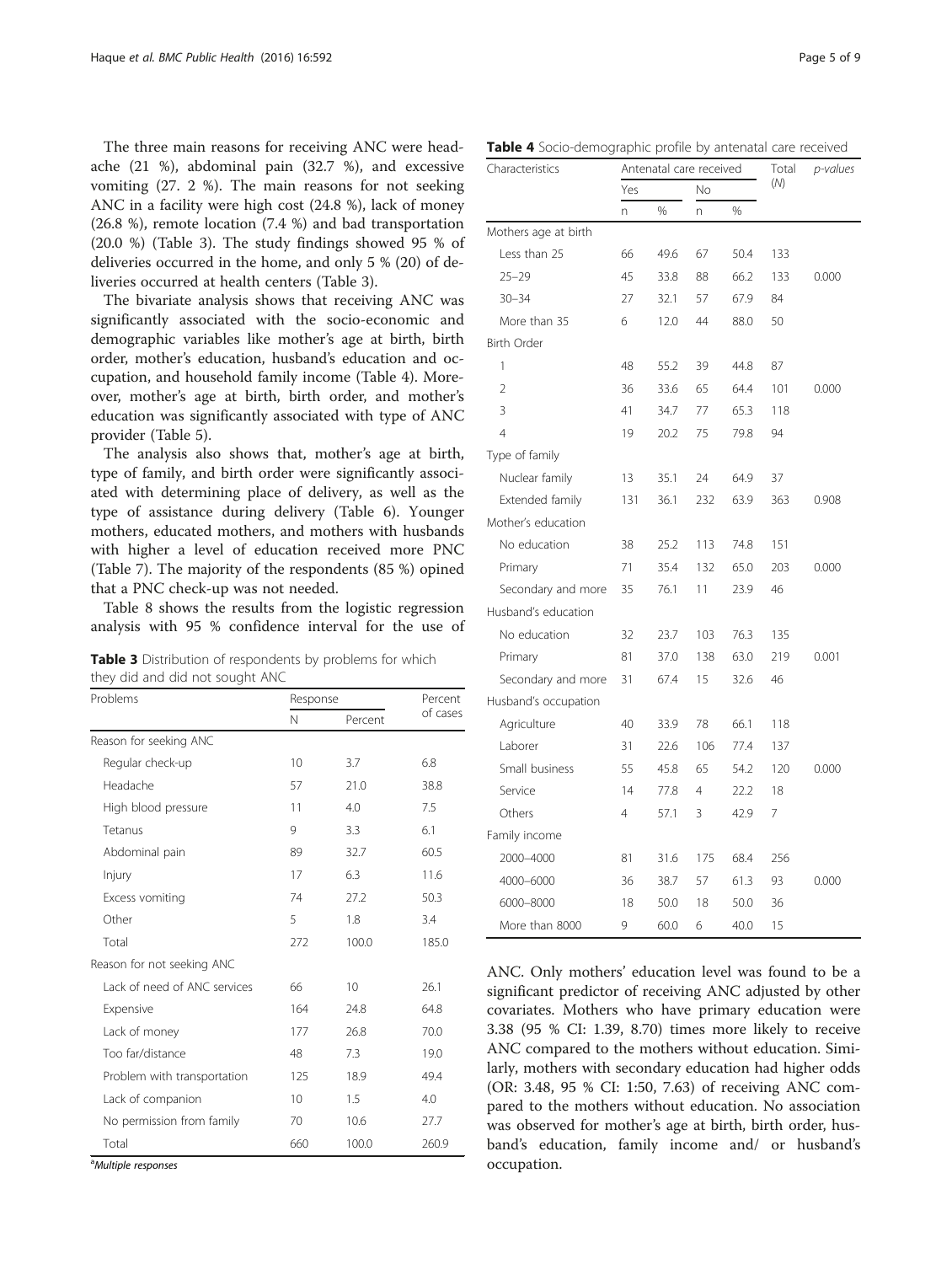<span id="page-5-0"></span>Table 5 Background characteristics of participants who received ANC by different type of provider

| Background characteristics    | Medically trained providers |      |                |                 | Non-trained    |      | Total | p-values |
|-------------------------------|-----------------------------|------|----------------|-----------------|----------------|------|-------|----------|
|                               | MBBS doctor                 |      |                | Nurse/paramedic | provider       |      | (N)   |          |
|                               | $\mathbb N$                 | $\%$ | $\mathbb N$    | $\%$            | $\mathsf{N}$   | $\%$ |       |          |
| Mother's age at birth         |                             |      |                |                 |                |      |       |          |
| Young aged mother (S25 years) | 23                          | 34.8 | 29             | 43.9            | 14             | 21.2 | 66    | 0.022    |
| Old aged mother (>25 years)   | 17                          | 21.8 | 28             | 35.9            | 33             | 42.3 | 78    |          |
| Birth order                   |                             |      |                |                 |                |      |       |          |
|                               | 21                          | 43.8 | 18             | 37.5            | 9              | 18.8 | 48    |          |
| $\overline{2}$                | 6                           | 16.7 | 18             | 50.0            | 12             | 33.3 | 36    | 0.038    |
| 3                             | 9                           | 22.0 | 15             | 36.6            | 17             | 41.5 | 41    |          |
| $\overline{4}$                | $\overline{4}$              | 21.1 | 6              | 31.6            | 9              | 47.4 | 19    |          |
| Type of family                |                             |      |                |                 |                |      |       |          |
| Nuclear family                | $\overline{4}$              | 30.8 | $\overline{7}$ | 53.8            | $\overline{2}$ | 15.4 | 13    |          |
| Extended family               | 36                          | 27.5 | 50             | 38.2            | 45             | 34.4 | 131   | 0.353    |
| Mother's education            |                             |      |                |                 |                |      |       |          |
| No education                  | 5                           | 13.2 | 17             | 44.7            | 16             | 42.1 | 38    |          |
| Primary                       | 17                          | 23.9 | 29             | 40.8            | 25             | 35.2 | 71    | 0.005    |
| Secondary and more            | 18                          | 51.4 | 11             | 31.4            | 6              | 24.3 | 35    |          |
| Husband's education           |                             |      |                |                 |                |      |       |          |
| No education                  | 6                           | 18.8 | 10             | 31.3            | 16             | 50.0 | 32    |          |
| Primary                       | 23                          | 28.4 | 33             | 40.7            | 25             | 30.9 | 81    | 0.128    |
| Secondary and more            | 11                          | 35.5 | 14             | 45.2            | 6              | 19.4 | 31    |          |

p-values obtained from Chi-Squire test

The results also show that only mother's age was significantly associated with predicting the place of delivery. It was found that, mothers aged 25 years and older were less likely (OR: 0.24, 95 % CI: 0.06, 0.95) to give birth in a healthcare facility than the mothers who are less than 25 years of age (Table [9](#page-7-0)). Neither birth order nor family type had influence on predicting the place of delivery.

Similar to the place of delivery, only mothers' level of education was significantly associated with predicting assistance during delivery. It was found that mothers with primary (OR: 0.48, CI: 0.18, 0.95), secondary or tertiary (OR: 0.41, 95 % CI: 0.22, 0.97) were less likely to give birth assisted by a traditional birth attendant compared to mothers with no education. Mothers age at last birth, birth order, and/ or family type (nuclear vs. extended) had no influence on the prediction of assistance at the time of delivery (Table [10\)](#page-7-0).

## **Discussion**

All the survey respondents were rural people of a geographically adverse area, with little formal education whose livelihood is mainly based on agriculture. *Haors* occupy a large portion of Bangladesh, and this region is typically inaccessible, with the plains being submerged under water for more than 6 months of the year, causing transport and communication facilities to become very poor. The study found that among ANC receivers half of the women seek ANC from government healthcare institutions, i.e. Upazila Health Complex or Union Family Welfare Centre. This percentage is lower than the national average for rural women of Bangladesh who received ANC from government facilities [[3\]](#page-8-0). Receiving ANC services from medically trained personnel is very important for the wellbeing of mothers and new-born children. The number of ANC visits and the timing of the first check-up are both considered important in detecting and preventing an adverse pregnancy outcome. As per the World Health Organization (WHO) standard, every pregnant woman should receive ANC within the first trimester irrespective of any problem faced by them. This study's survey respondents only seek ANC when they face a particular problem, and the percentage is very low (6.8 %) compared to the national average. This may be due to low level of education, lack of awareness, etc. Moreover, the study also found that a lack of money is the prominent reason for not seeking ANC. This finding is supported by the low economic status of the respondents.

Half of the respondents mentioned transportation problems as a reason for not seeking ANC. In the study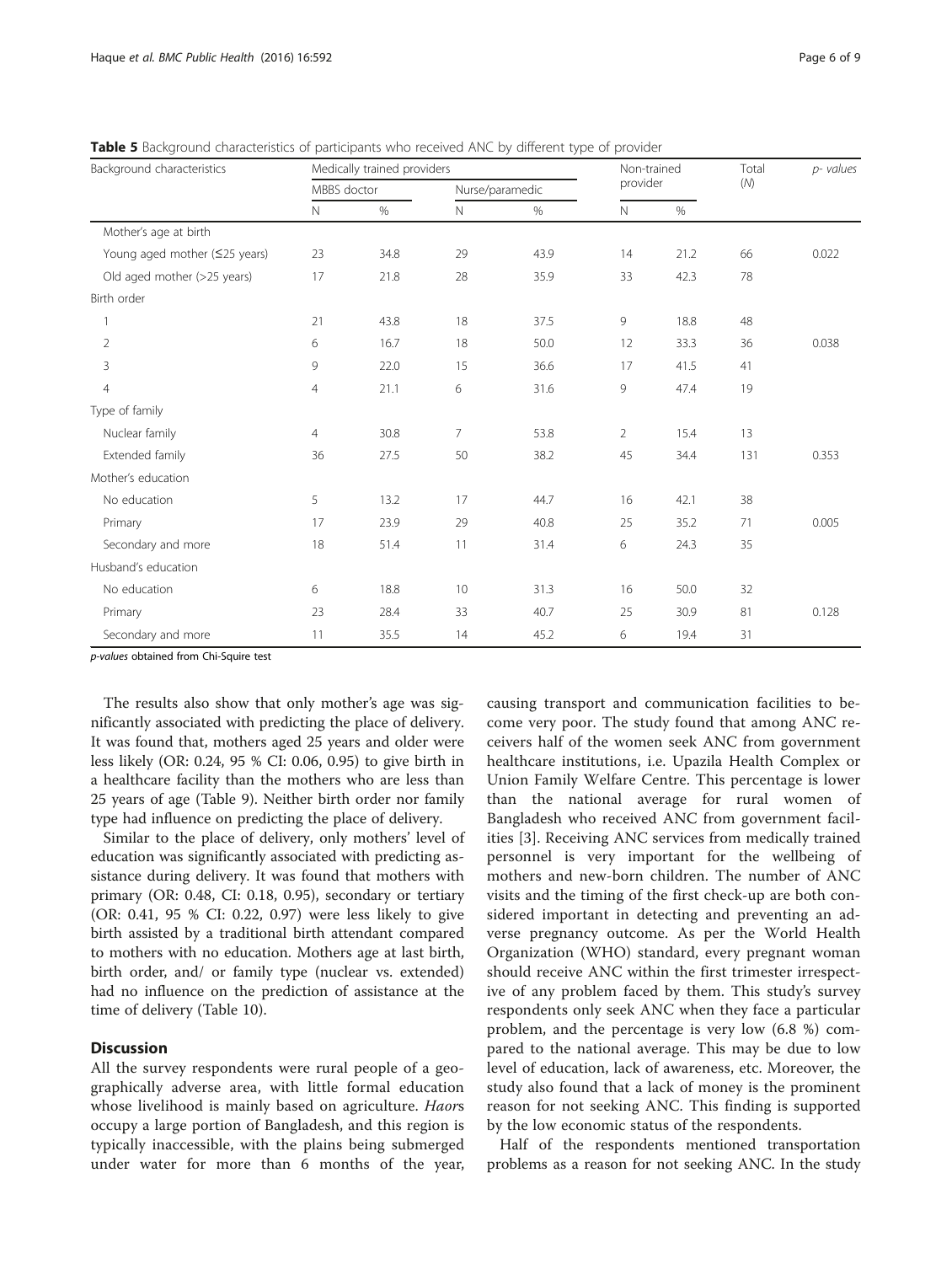<span id="page-6-0"></span>Table 6 Place of delivery according to background characteristics

| Background characteristics | Home |      | THC/ UFWC      |      | Total | $P-Value$ |  |
|----------------------------|------|------|----------------|------|-------|-----------|--|
|                            | N    | %    | N              | %    | (N)   |           |  |
| Mother's age at birth      |      |      |                |      |       | 0.000     |  |
| Young aged mother (≤25)    | 117  | 88.0 | 16             | 12.0 | 133   |           |  |
| Old aged mother (>25)      | 263  | 98.5 | $\overline{4}$ | 1.5  | 267   |           |  |
| <b>Birth Order</b>         |      |      |                |      |       | 0.000     |  |
| 1                          | 74   | 85.1 | 13             | 14.9 | 87    |           |  |
| 2                          | 97   | 96.0 | 4              | 4.0  | 101   |           |  |
| 3                          | 117  | 99.2 | 1              | 0.8  | 118   |           |  |
| $\overline{4}$             | 92   | 97.9 | $\mathcal{P}$  | 2.1  | 94    |           |  |
| Type of family             |      |      |                |      |       | 0.001     |  |
| Nuclear family             | 31   | 83.8 | 6              | 16.2 | 37    |           |  |
| Extended family            | 349  | 96.1 | 14             | 3.9  | 363   |           |  |
| Mother's education         |      |      |                |      |       | 0.111     |  |
| No education               | 143  | 94.7 | 8              | 5.3  | 151   |           |  |
| Primary                    | 196  | 96.6 | 7              | 3.4  | 203   |           |  |
| Secondary and more         | 41   | 89.1 | 5              | 10.9 | 46    |           |  |
| Husband's education        |      |      |                |      |       | 0.301     |  |
| No education               | 127  | 94.1 | 8              | 5.9  | 135   |           |  |
| Primary                    | 211  | 96.3 | 8              | 3.7  | 219   |           |  |
| Secondary and more         | 42   | 91.3 | $\overline{4}$ | 8.7  | 46    |           |  |

p-values obtained from Chi-Squire test

area, transportation and communication systems are not well developed, and the means of transportation available for going to the healthcare institutions such as boats and rickshaws are very limited. Within this adverse geographic location, it was observed that mothers who had higher educational attainment were far more likely to use ANC. However, the education level of the

Table 7 Percentage of the respondents received postnatal care by some socio-economic and demographic factor

| Background characteristics |     | Postnatal care received |     |      |     | Total<br>$p$ - value |
|----------------------------|-----|-------------------------|-----|------|-----|----------------------|
|                            | Yes |                         | Nο  |      |     |                      |
|                            | Ν   | %                       | N   | %    | N   |                      |
| Mother's age at birth      |     |                         |     |      |     |                      |
| Young aged mother $(525)$  | 29  | 21.8                    | 104 | 78.2 | 133 | 0.506                |
| Old aged mother (>25)      | 50  | 18.7                    | 217 | 81.3 | 267 |                      |
| Mother's education         |     |                         |     |      |     |                      |
| No education               | 22  | 14.6                    | 129 | 85.4 | 151 |                      |
| Primary                    | 46  | 22.7                    | 157 | 77.3 | 203 | 0.126                |
| Secondary and more         | 11  | 23.9                    | 35  | 761  | 46  |                      |
| Husband's education        |     |                         |     |      |     |                      |
| No education               | 20  | 14.8                    | 115 | 85.2 | 135 |                      |
| Primary                    | 49  | 22.4                    | 170 | 77.6 | 219 | 0.208                |
| Secondary and more         | 10  | 21.7                    | 36  | 78.3 | 46  |                      |

p-values obtained from Chi-Squire test

Table 8 Logistic regression estimates for use of antenatal care

| Independent variable                             | Regression                   | Odds ratio | 95 % C.I. for Exp (B) |       |  |
|--------------------------------------------------|------------------------------|------------|-----------------------|-------|--|
|                                                  | coefficient<br>$=$ Exp $(B)$ |            | Lower                 | Upper |  |
| Mother's age at last birth                       |                              |            |                       |       |  |
| Less than 25 years (RC)                          |                              | 1.00       |                       |       |  |
| 25 years and more                                | $-0.390$                     | 0.677      | .372                  | 1.232 |  |
| Birth order                                      |                              |            |                       |       |  |
| First birth (RC)                                 |                              | 1.00       |                       |       |  |
| Second birth and more $-0.414$                   |                              | 0.661      | .333                  | 1.314 |  |
| Mother's education                               |                              |            |                       |       |  |
| No education (RC)                                |                              | 1.00       |                       |       |  |
| Primary                                          | 1.248                        | 3.378*     | 1.394                 | 8.696 |  |
| Secondary and more                               | 1.217                        | $3.482*$   | 1.495                 | 7.631 |  |
| Husband's education                              |                              |            |                       |       |  |
| No education (RC)                                |                              | 1.00       |                       |       |  |
| Primary                                          | 0.888                        | 2.429      | .984                  | 6.001 |  |
| Secondary and more                               | 0.576                        | 1.779      | 0.825                 | 3.839 |  |
| Monthly family income                            |                              |            |                       |       |  |
| Less than Tk. 2500 (RC)                          |                              | 1.000      |                       |       |  |
| TK, 2500 and more                                | .084                         | 1.087      | 0.657                 | 1.799 |  |
| Occupation of husband                            |                              |            |                       |       |  |
| Laborer (RC)                                     |                              | 1.000      |                       |       |  |
| Other than laborer                               | 0.488                        | 1.630      | .932                  | 2.849 |  |
| Constant                                         | $-1.092$                     | .336       |                       |       |  |
| HosmerLomshow test = Chi-square 7.942 sig. 0.439 |                              |            |                       |       |  |
| $-2$ Log likelihood = 466.256                    |                              |            |                       |       |  |
| Nagelekerke $R = 0.188$                          |                              |            |                       |       |  |

 $* = p$  <0.05, RC reference category

mothers' in the study area was very low compared to the national average [\[1](#page-8-0)].

Delivery care is another component of MHC, which is assessed by the place of delivery and assistance during the delivery. The percentage of deliveries at healthcare facilities in the study area was approximately half the national average for rural areas [\[3](#page-8-0)]. Deliveries attended by untrained traditional birth attendants were higher than the national average of 62.5 %. Postnatal check-ups provide an opportunity to assess and treat delivery complications and to counsel mothers on how to care for themselves and their newborns. Younger women, educated mothers and mothers who have husbands with higher education levels received more PNC. The percentage of women and infants who received PNC was also much lower than the national average. National statistics show that 29 % of women and 30 % of children received PNC from medically trained providers within 42 days after delivery [\[3](#page-8-0)]. A number of factors contribute to not seeking PNC, including lack of money, lack of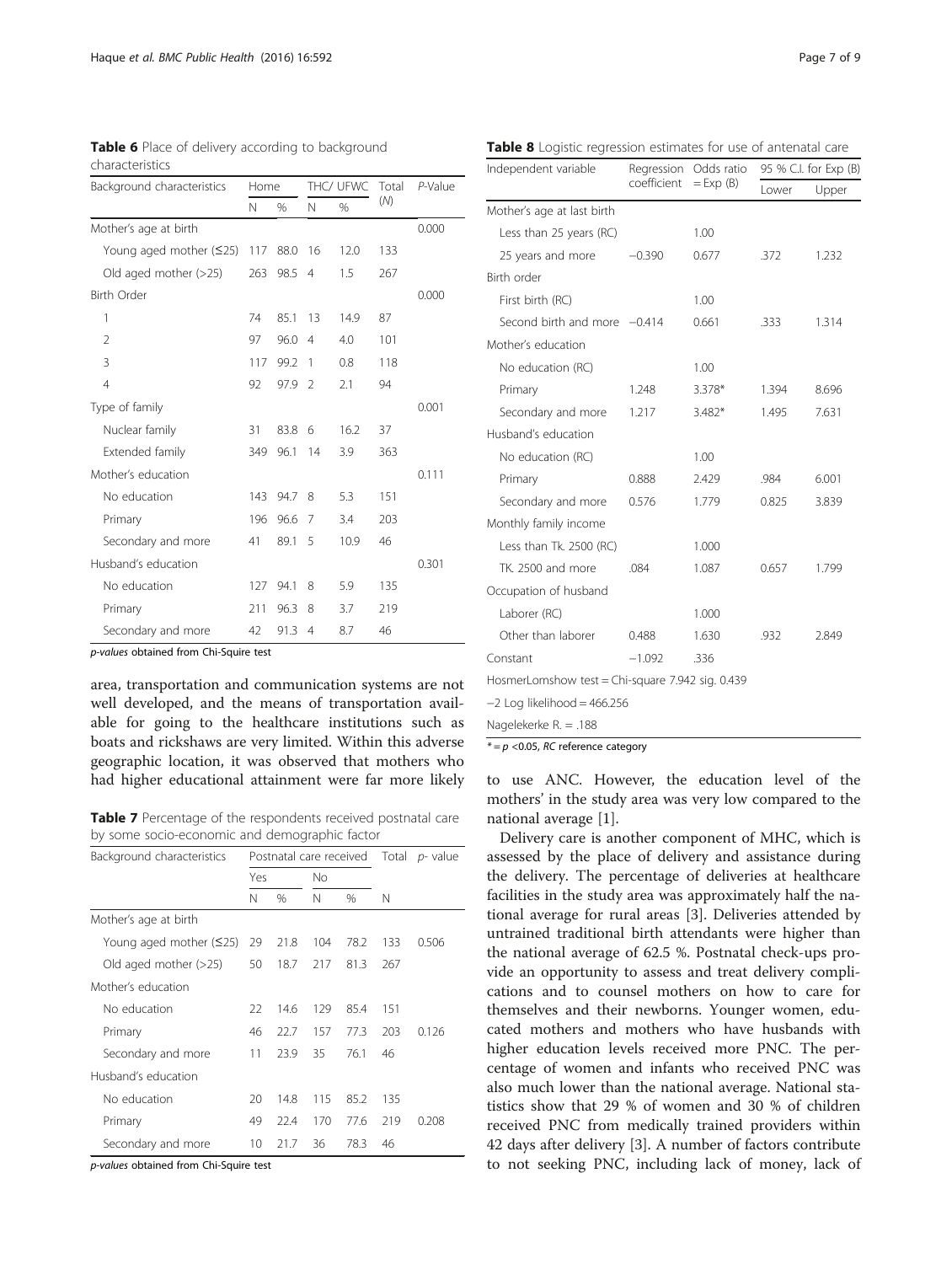<span id="page-7-0"></span>Table 9 Logistic regression estimate for place of delivery of respondents

| Independent variable                             |                              | Regression Odds ratio | 95 % C.I. for Exp (B) |       |  |  |
|--------------------------------------------------|------------------------------|-----------------------|-----------------------|-------|--|--|
|                                                  | coefficient<br>$=$ Exp $(B)$ |                       | Lower                 | Upper |  |  |
| Mother's age at last birth                       |                              |                       |                       |       |  |  |
| Less than 25 years (RC)                          |                              | 1.00                  |                       |       |  |  |
| 25 years and more                                | -1.436                       | $0.24*$               | 0.059                 | 0.954 |  |  |
| Birth order                                      |                              |                       |                       |       |  |  |
| First birth (RC)                                 |                              | 1.00                  |                       |       |  |  |
| Second birth and more $-0.971$                   |                              | 0.379                 | 0.115                 | 1.251 |  |  |
| Family type                                      |                              |                       |                       |       |  |  |
| Nuclear family (RC)                              |                              | 1.00                  |                       |       |  |  |
| Extended family                                  | $-0.920$                     | 0.399                 | 0.135                 | 1.181 |  |  |
| Constant                                         | 4.314                        | 74.725                |                       |       |  |  |
| HosmerLomshow test = Chi-square 5.73, sig. 0.125 |                              |                       |                       |       |  |  |
| $-2$ Log likelihood = 133.33                     |                              |                       |                       |       |  |  |
| Nagelekerke $R = 0.188$                          |                              |                       |                       |       |  |  |
| $\mathbf{v}$ and $\mathbf{v}$                    |                              |                       |                       |       |  |  |

 $* = p$  <0.05, RC reference category

need of the PNC services, prohibitive cost, transportation problems, etc. The majority of the respondents (85 %) opined that regular check-ups were not needed. This implies that they do not seek any care if they do not face any problem. However, we know from the literature that postnatal visits should be made within two days after giving birth [\[24](#page-8-0)]. Bivariate analysis of receiving

Table 10 Logistic regression estimates for assistance at delivery of respondents

| Independent variable                             | Regression<br>coefficient | Odds ratio<br>$=$ Exp $(B)$ | 95 % C.I. for Exp (B) |       |
|--------------------------------------------------|---------------------------|-----------------------------|-----------------------|-------|
|                                                  |                           |                             | I ower                | Upper |
| Mother's age at last birth                       |                           |                             |                       |       |
| Less than 25 years (RC)                          |                           | 1.00                        |                       |       |
| 25 years and more                                | 0.009                     | 1.009                       | 0.475                 | 2.142 |
| Birth order                                      |                           |                             |                       |       |
| First birth (RC)                                 |                           | 1.00                        |                       |       |
| Second birth and more 0.626                      |                           | 1.871                       | 0.832                 | 4.208 |
| Family type                                      |                           |                             |                       |       |
| Nuclear family (RC)                              |                           | 1.00                        |                       |       |
| Extended family                                  | 0.057                     | 1.059                       | .438                  | 2.558 |
| Mother's education                               |                           |                             |                       |       |
| No education (RC)                                |                           | 1.00                        |                       |       |
| Primary                                          | $-.783$                   | $0.457*$                    | 0.179                 | 0.948 |
| Secondary and more                               | $-0.887$                  | $0.412*$                    | 0.216                 | 0.968 |
| Constant                                         | $-1.024$                  | .359                        |                       |       |
| HosmerLomshow test = Chi-square 1.72, sig. 0.786 |                           |                             |                       |       |
| $-2$ Log likelihood = 357.33                     |                           |                             |                       |       |
| Nagelekerke $R = 0.056$                          |                           |                             |                       |       |

 $* = p$  <0.05, RC reference category

PNC and different socio-economic and demographic factors revealed that only variables like mother's age at birth, mother's education, and husband's level of education were significantly associated with receiving PNC.

#### **Limitations**

There are several limitations of the present study. While conducting the interviews, we had to depend on the information provided by mothers. Information could, thus, have been subject to recall bias. However, we were careful in collecting the data they provided and in the analysis and interpretation of the results. The findings are only generalizable to the haor areas since the studied socio-demographic and economic characteristics are different from the populations in other parts of the country.

## Conclusions

The utilization of MHC in the haor area is below the standard level. The status of main indicators of MHC utilization such as receiving ANC from medically trained providers, giving birth at a health facility, delivery assisted by medically trained providers, receiving PNC for mother and new-born baby from medically trained providers, are all below the national average. Only mothers' education and mothers' age at last birth influenced the utilization of ANC, birth facilities, and the use of trained providers. In this study, mothers' age at birth, birth order, mothers' education, husbands' education, family type, and family income were found to be associated with MHC utilization. Improved MHC utilization can reduce maternal mortality and maternal morbidity. To achieve the Sustainable Development Goal (SDG) 3.1, MHC utilization must be improved in remote parts of the country. The study, therefore, concludes that the Bangladesh government needs to act deliberately to address the factors responsible for the observed MHC utilization differential in haor areas compared to other regions of the country.

## **Endnotes**

<sup>1</sup>Lowest administrative unit in Bangladesh.

#### Abbreviations

ANC, antenatal care; DGFP, directorate general of family planning; DGHS, directorate general of health services; ESP, essential service package; GO, government organization; MBBS, bachelor of medicine and bachelor of surgery; MDG, millennium development goals; MHC, maternal health care; MMR, maternal mortality ratio; MOHFW, ministry of health and family welfare; NGO, non-government organization; PNC, post-natal care; SDG, sustainable development goals; SMPP, safe motherhood promotion project

#### Acknowledgements

The authors are thankful to the Department of Population Sciences, University of Dhaka and the United Nations Population Fund (UNFPA), Bangladesh for supporting the study. We are also grateful to all the families who contributed directly and indirectly to the study. We wish to thank Drs. Mary Shaw and Kalai Mathee, Professor at Florida International University for